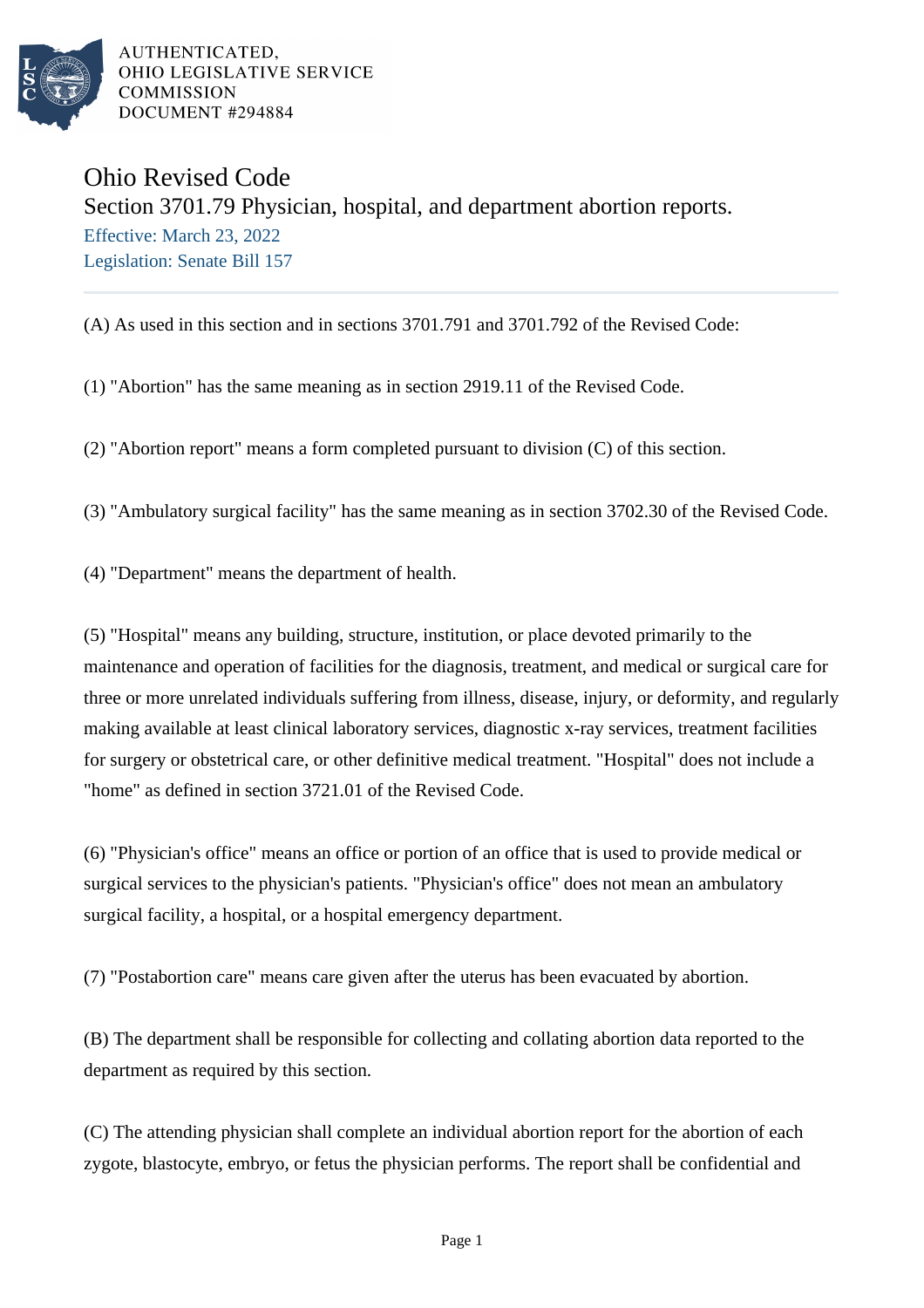

shall not contain the woman's name. The report shall include, but is not limited to, all of the following, insofar as the patient makes the data available that is not within the physician's knowledge:

(1) Patient number;

(2) The name and address of the facility in which the abortion was performed, and whether the facility is a hospital, ambulatory surgical facility, physician's office, or other facility;

(3) The date of the abortion;

(4) If a surgical abortion, the method of final disposition of the fetal remains under Chapter 3726. of the Revised Code;

(5) All of the following regarding the woman on whom the abortion was performed:

(a) Zip code of residence;

(b) Age;

(c) Race;

(d) Marital status;

- (e) Number of previous pregnancies;
- (f) Years of education;
- (g) Number of living children;
- (h) Number of zygotes, blastocytes, embryos, or fetuses previously aborted;
- (i) Date of last induced abortion;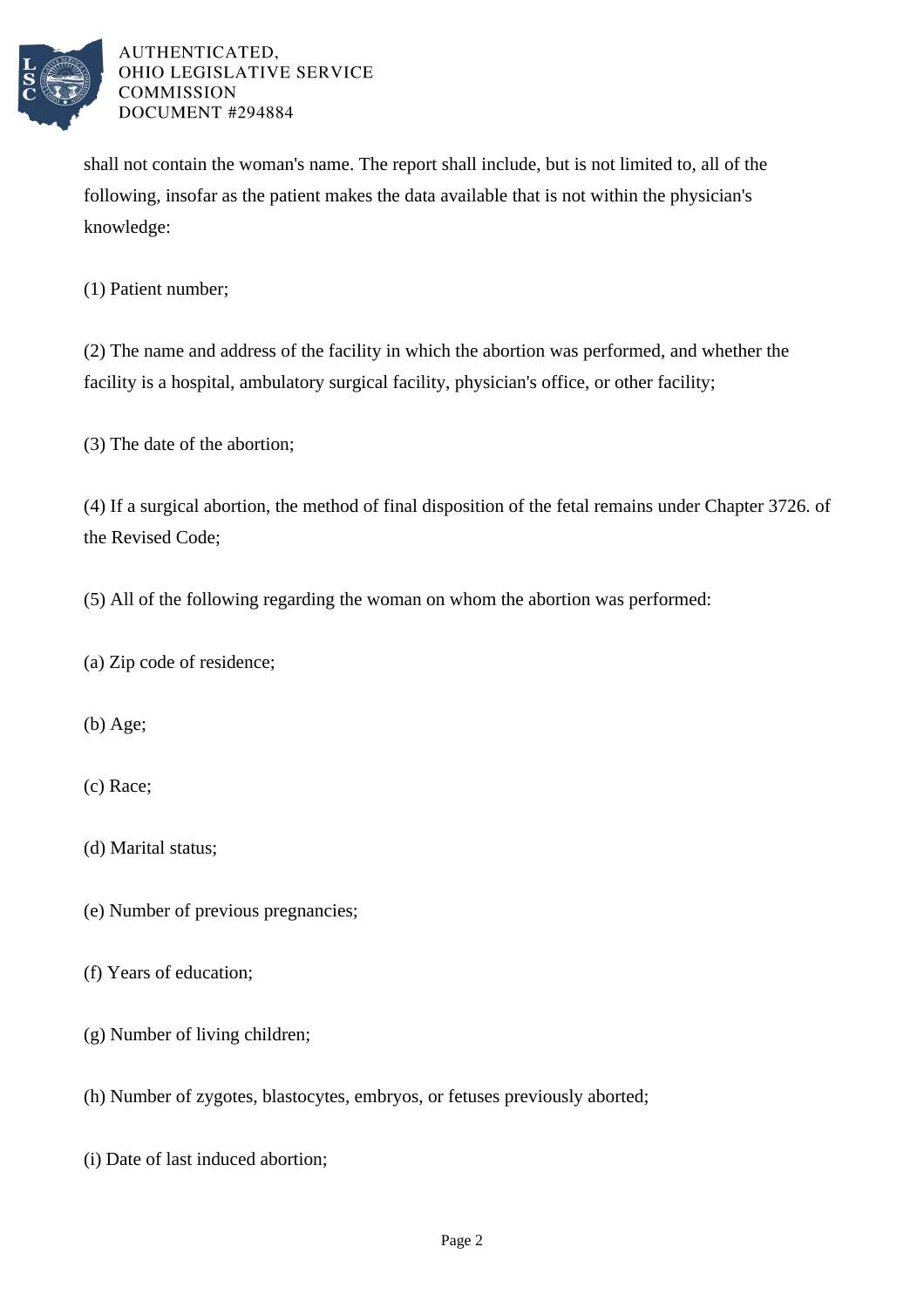

- (j) Date of last live birth;
- (k) Method of contraception at the time of conception;
- (l) Date of the first day of the last menstrual period;
- (m) Medical condition at the time of the abortion;
- (n) Rh-type;
- (o) The number of weeks of gestation at the time of the abortion.
- (6) The type of abortion procedure performed;
- (7) Complications by type;

(8) Written acknowledgment by the attending physician that the pregnant woman is not seeking the abortion, in whole or in part, because of any of the following:

- (a) A test result indicating Down syndrome in an unborn child;
- (b) A prenatal diagnosis of Down syndrome in an unborn child;
- (c) Any other reason to believe that an unborn child has Down syndrome.
- (9) Type of procedure performed after the abortion;
- (10) Type of family planning recommended;
- (11) Type of additional counseling given;
- (12) Signature of attending physician.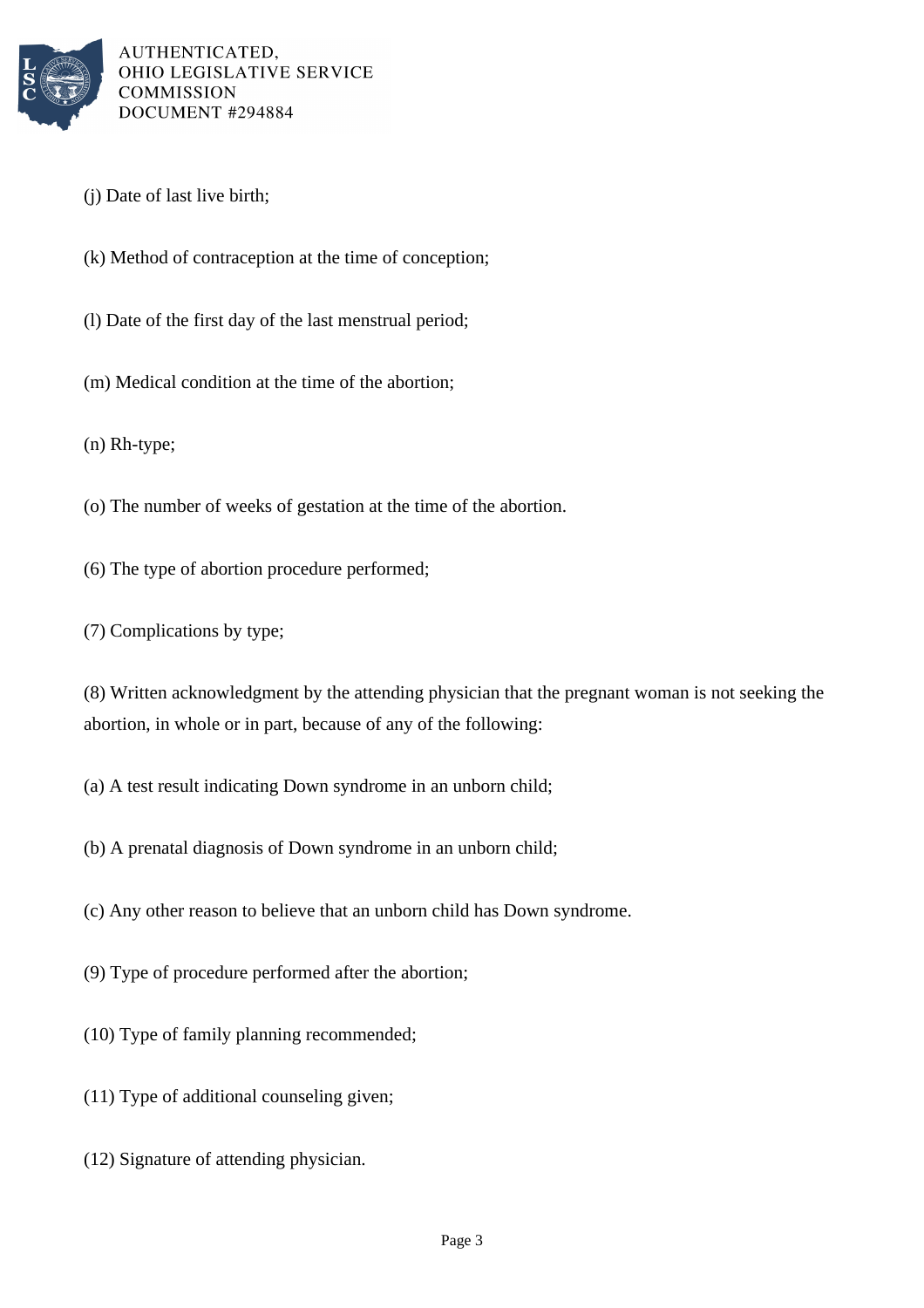

(D) The physician who completed the abortion report under division (C) of this section shall submit the abortion report to the department within fifteen days after the woman is discharged.

(E) The appropriate vital records report or certificate shall be made out after the twentieth week of gestation.

(F) A copy of the abortion report shall be made part of the medical record of the patient of the facility in which the abortion was performed.

(G) Each hospital shall file monthly and annual reports listing the total number of women who have undergone a post-twelve-week-gestation abortion and received postabortion care. The annual report shall be filed following the conclusion of the state's fiscal year. Each report shall be filed within thirty days after the end of the applicable reporting period.

(H) Each case in which a physician treats a post abortion complication shall be reported on a postabortion complication form. The report shall be made upon a form prescribed by the department, shall be signed by the attending physician, and shall be confidential.

(I)(1) Not later than the first day of October of each year, the department shall issue an annual report of the abortion data reported to the department for the previous calendar year as required by this section. The annual report shall include at least the following information:

(a) The total number of zygotes, blastocytes, embryos, or fetuses that were aborted;

(b) The number of abortions performed on Ohio and out-of-state residents;

(c) The number of abortions performed, sorted by each of the following:

(i) The age of the woman on whom the abortion was performed, using the following categories: under fifteen years of age, fifteen to nineteen years of age, twenty to twenty-four years of age, twenty-five to twenty-nine years of age, thirty to thirty-four years of age, thirty-five to thirty-nine years of age, forty to forty-four years of age, forty-five years of age or older;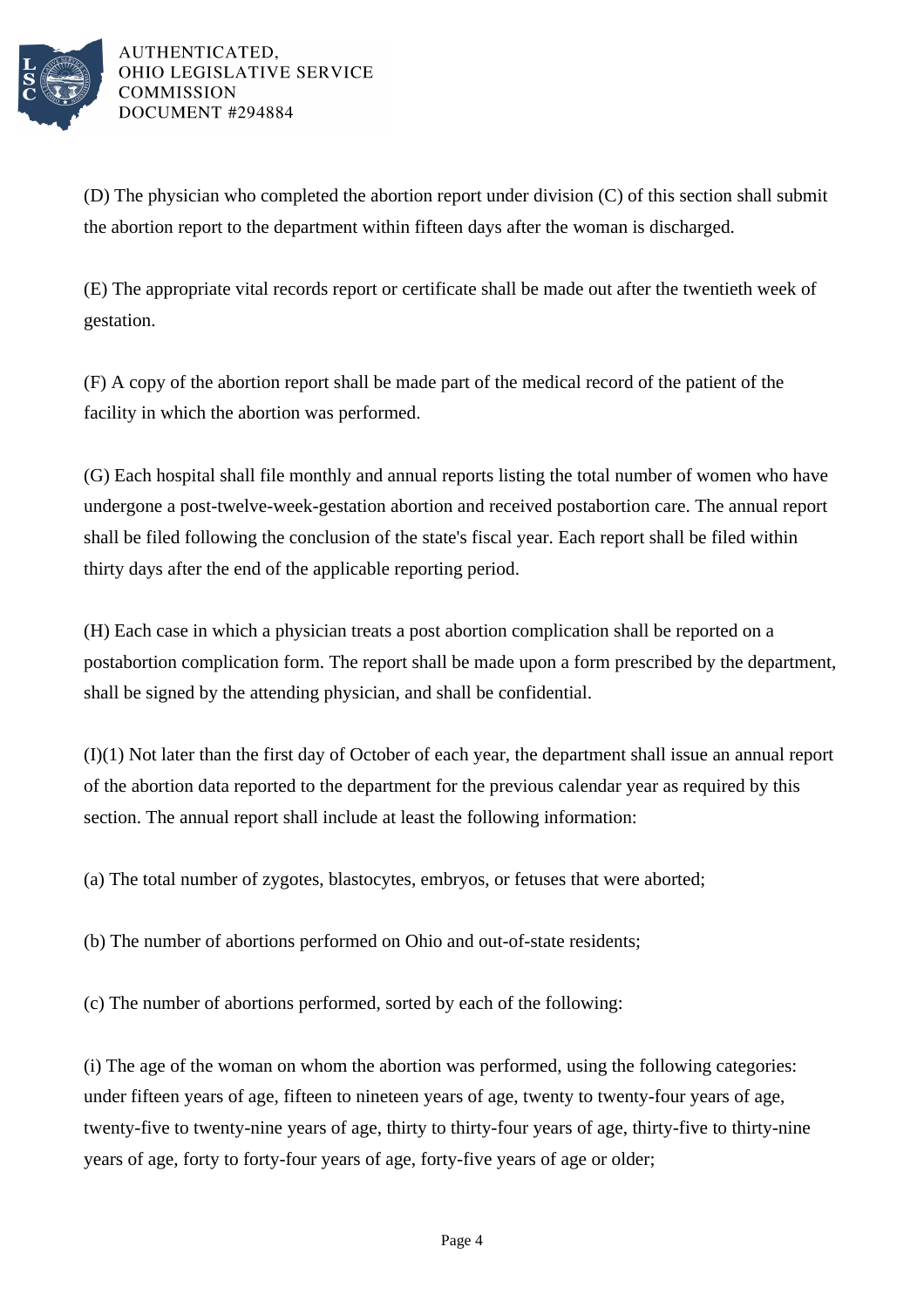

(ii) The race and Hispanic ethnicity of the woman on whom the abortion was performed;

(iii) The education level of the woman on whom the abortion was performed, using the following categories or their equivalents: less than ninth grade, ninth through twelfth grade, one or more years of college;

(iv) The marital status of the woman on whom the abortion was performed;

(v) The number of living children of the woman on whom the abortion was performed, using the following categories: none, one, or two or more;

(vi) The number of weeks of gestation of the woman at the time the abortion was performed, using the following categories: less than nine weeks, nine to twelve weeks, thirteen to nineteen weeks, or twenty weeks or more;

(vii) The county in which the abortion was performed;

(viii) The type of abortion procedure performed;

(ix) The number of zygotes, blastocytes, embryos, or fetuses previously aborted by the woman on whom the abortion was performed;

(x) The type of facility in which the abortion was performed;

(xi) For Ohio residents, the county of residence of the woman on whom the abortion was performed.

(2) The report also shall indicate the number and type of the abortion complications reported to the department either on the abortion report required under division (C) of this section or the postabortion complication report required under division (H) of this section.

(3) In addition to the annual report required under division  $(I)(1)$  of this section, the department shall make available, on request, the number of abortions performed by zip code of residence.